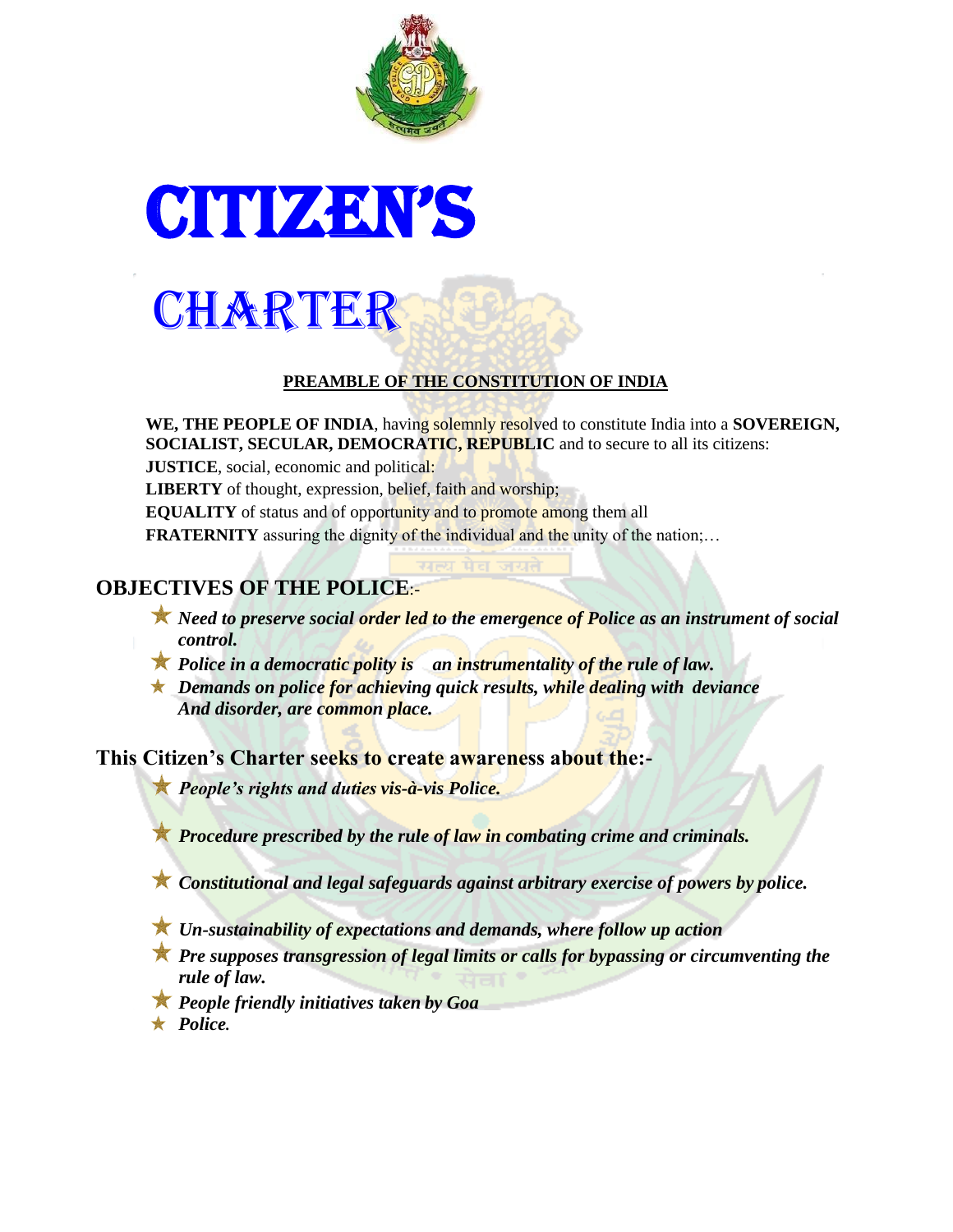# **Goa Police To Help You Goa police Resolves to give people efficient, law abiding and responsive law enforcement machinery.**

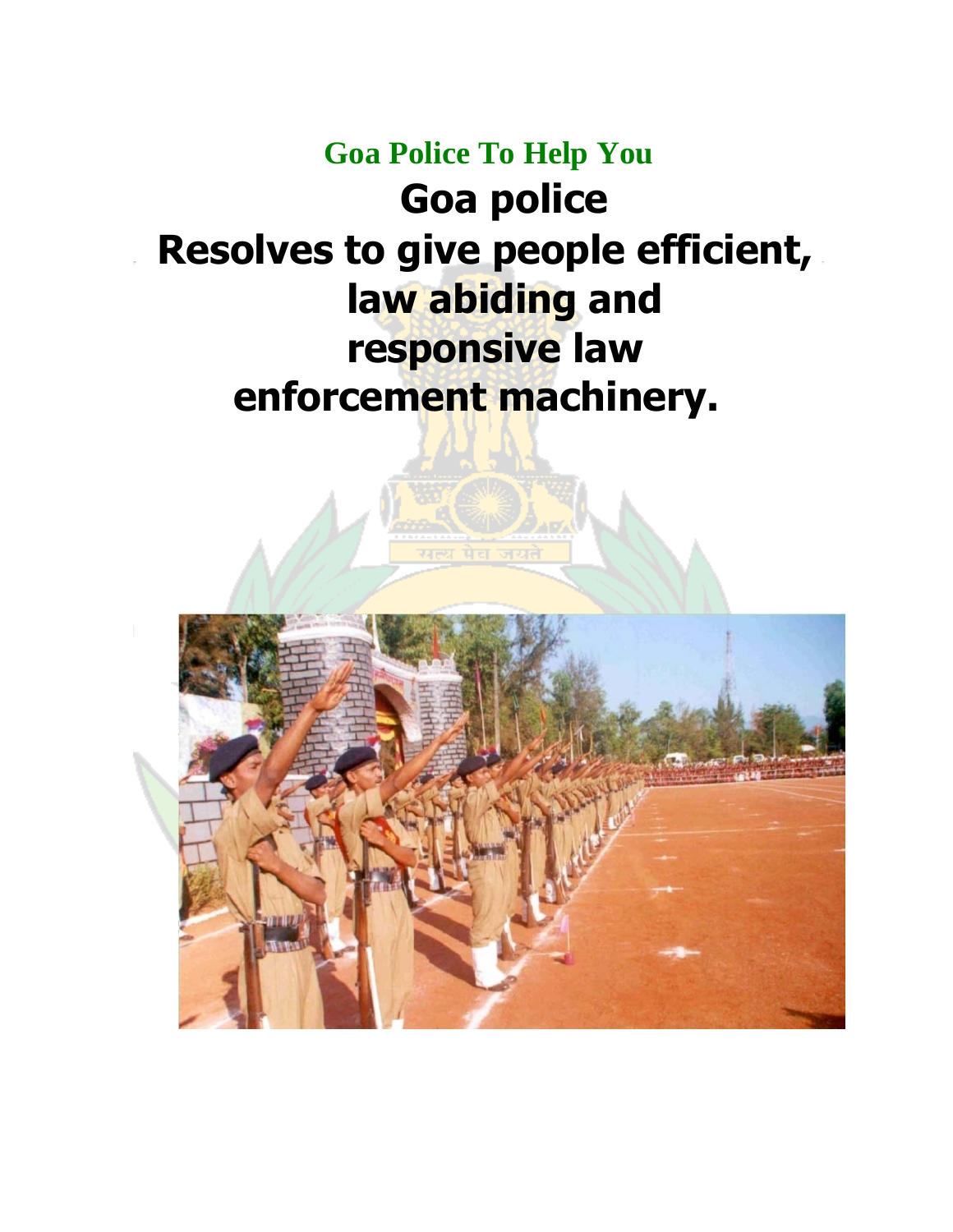# **HELP GOA POLICE TO SERVE YOU BETTER**

#### **INTRODUCTION** Goa has an area of 3702 Sq. Kms. It was

liberated from the Portuguese Colonial rule on 19.12.1961. It became a full-fledged State in the India Union in May 1987. As per 2001 census, the population of the State is 13,43,998. Administratively, the State is organised into two districts, North Goa comprising of six talukas and South Goa comprising of 5 talukas. In all there are 383 villages of which 233 are in North Goa District and 150 in South Goa District. As per the 2001 census, there are 44 towns of which 14 are Municipalities and remaining are Census towns. The State is bestowed by nature with lovely coastal track along the Arabian Sea and the beautiful hill range of Western Ghats. Goa being an important tourist destination in the country, has over 110 kms of coastline doted with beaches like Calangute, Anjuna, Vagator, Baga, Miramar, Colva, Arambol, Palolem etc. which attract over 1 million tourists every year.

There are 27 Police stations in the State of Goa at the service of the people. Most of these Police Stations are headed by the Police Officers of the rank of the Police Inspectors who are assisted by other officers and men.

## **GOA POLICE IN THE SERVICE OF THE PEOPLE**

8<sup>th</sup> June is a very significant date in the history of Goa, as it symbolises the transfer of authority from Military Administration to Civil Administration 43 years ago. Police is a very important arm of the Civil Administration, thus Goa Police celebrates this week as **Goa Police Day and the entire week as Goa Police Week**. During the week, utmost priority has been assigned to development of **police community relationship** and programmes like plantation of trees in close cooperation with the Forest Department, seminars & meetings for educating the public on road safety & crime prevention awareness etc are conducted. **These symbolise our commitment to service, before self while performing our responsibilities in a straight upright and professional manner within**

**parameters of law** with utmost transparency without having any fear, favour or prejudice.

Goa Police has made steady progress by adopting various steps to **change its motto from being a force to a service.** Field Marshall Kitchener has stated that "THERE IS A

#### GREAT CIVILIZING POWER IN

POLICEMEN". A power, by which, he can make an impact on the society to the extent that he can be instrumental in changing the society. If one goes through the history of Indian Police, there are many instances where Policemen in the line of duty have favourably contributed in bringing about a change in the society.

#### FUNDAMENTAL DUTIES OF THE CITIZENS OF INDIA AS PER THE CONSTITUTION OF INDIA

Fundamental duties: - it shall be the duty of every citizen of India

- *(a)* To abide by the Constitution and respect its ideals and institutions, the National Flag and the National Anthem.
- *(b)* To cherish and follow the noble ideals which inspired our national struggle for freedom;

*(c)* To uphold and protect the Sovereignty, unity and integrity of India;

- *(d)* To defend the country and render national service when called upon to do so;
- *(e)* To promote harmony and the spirit of common brotherhood amongst all-the people of India transcending religious, linguistic and regional or sectional diversities; to renounce practices derogatory to the dignity of women;
- *(f)* To value and preserve the rich heritage of our composite culture;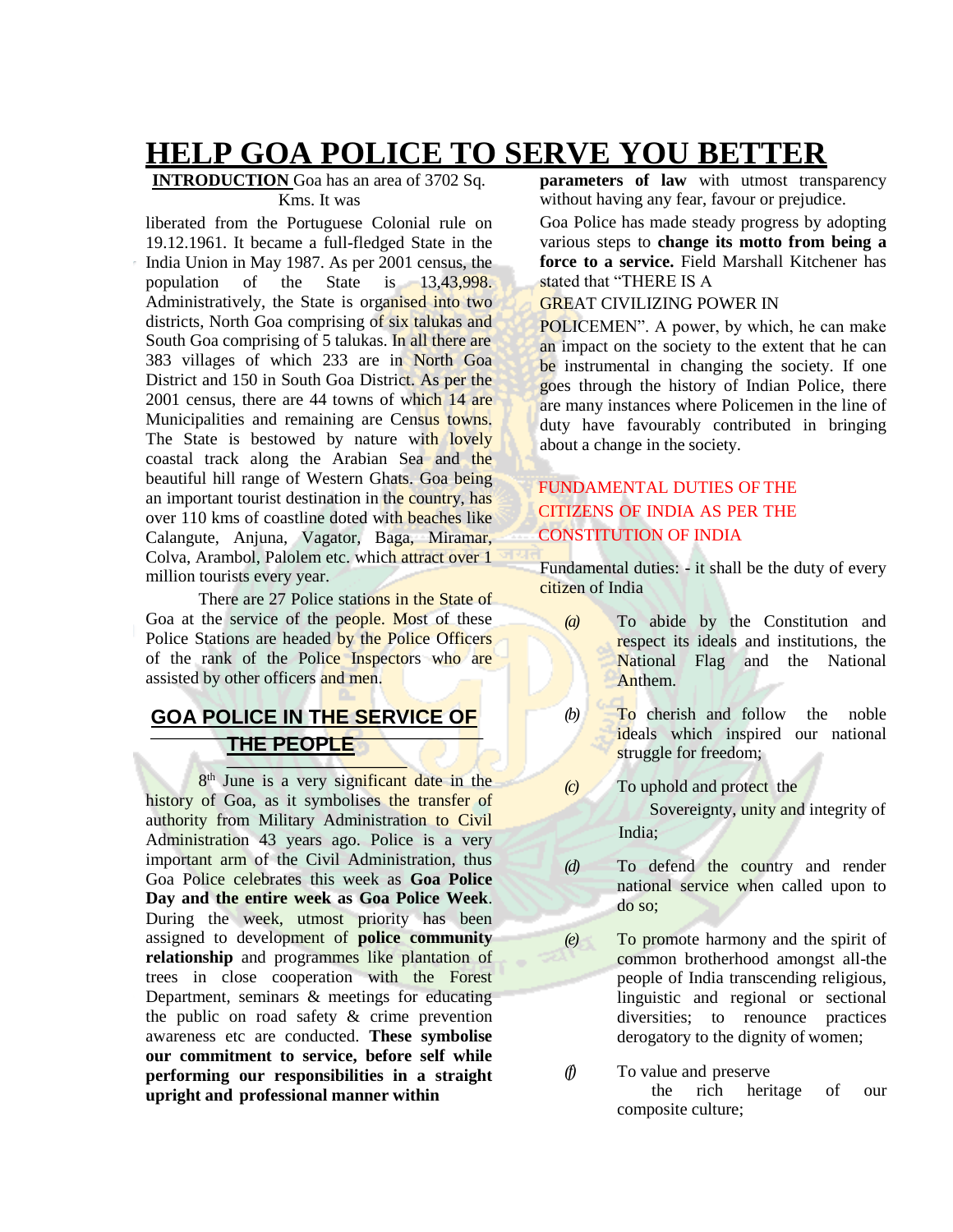- *(g)* To protect and improve the natural environment including forests, lakes, rivers and wild life, and to have compassion for living creatures;
- *(h)* To develop the scientific temper, humanism and the spirit of inquiry and reform.
- *(i)* To Safe guard public property and to abjure violence;
- *(j)* To strive towards excellence in all spheres of individual and collective activity, so that the nation constantly rises to higher levels of endeavour and achievement.

#### **RIGHTS OF VICTIMS/COMPLAINANTS OF CRIMES**

Whenever any cognizable offence (where a police officer can arrest the offender without

warrant) is committed,

- ► The aggrieved person or any other person can file an FIR orally or in writing with the Officer-in-charge of a police station.
- $\triangleright$  In case of refusal to register a cognizable offence, the complainant can send his complaint by post to the Superintendent of Police who can start the process of investigation.
- ► A copy of FIR is given free of cost to the informant.
- ► After registration of FIR, investigation is taken up.
- ► Thereafter findings are sent to the Court under section 173 Cr.P.C and complainant is duly informed.
- ► When adequate evidence comes on record, the case is sent for trial.
- ► When evidence is inadequate, the case is sent as untraced.
- ► When it is found that no offence was committed, the case is sent for cancellation.
- ► Where a case is sent as untraced or cancelled, the informant can represent his case before the Court, who hears the person before accepting the police report.
- $\blacktriangleright$  Section 167(1) Cr.PC prescribes that every investigation shall be completed without unnecessary delay though no time limit is fixed for completion of investigation.
- ► A complainant or a victim, in case of a grievance that investigation has not been proper or speedy, can represent to the superior officers who can issue

appropriate directions including further investigation.

- $\blacktriangleright$  If a person is unable to go to a police station to lodge his complaint, he can send it by post.
- ► People can also inform about commission of a cognizable offence or its likelihood to the Police Control room at telephone No.100, a round the clock toll free number. Systems exist to immediately depute local police officers and PCR vehicles to the spot to take appropriate action.

**If a complaint discloses commission of a noncognizable offence, police cannot suo-moto proceed with investigation and only a competent Court can authorize an investigation**. **So complainant must lodge his complaint with Judicial Magistrate u/s 156(3) Cr .P C.**

#### **Article 20 of the Constitution of India prohibits:**

- ► Conviction or greater sentence for an offence under ex post facto criminal law.
- ► Prosecution and punishment for the same offence more than once.
- ► Compelling a person accused of any

offence to be a witness against himself. **Article 21** 

#### **protects against arbitrary**:

- ► Arrest
- ► Detention and
- ► Deprivation of life and personal liberty.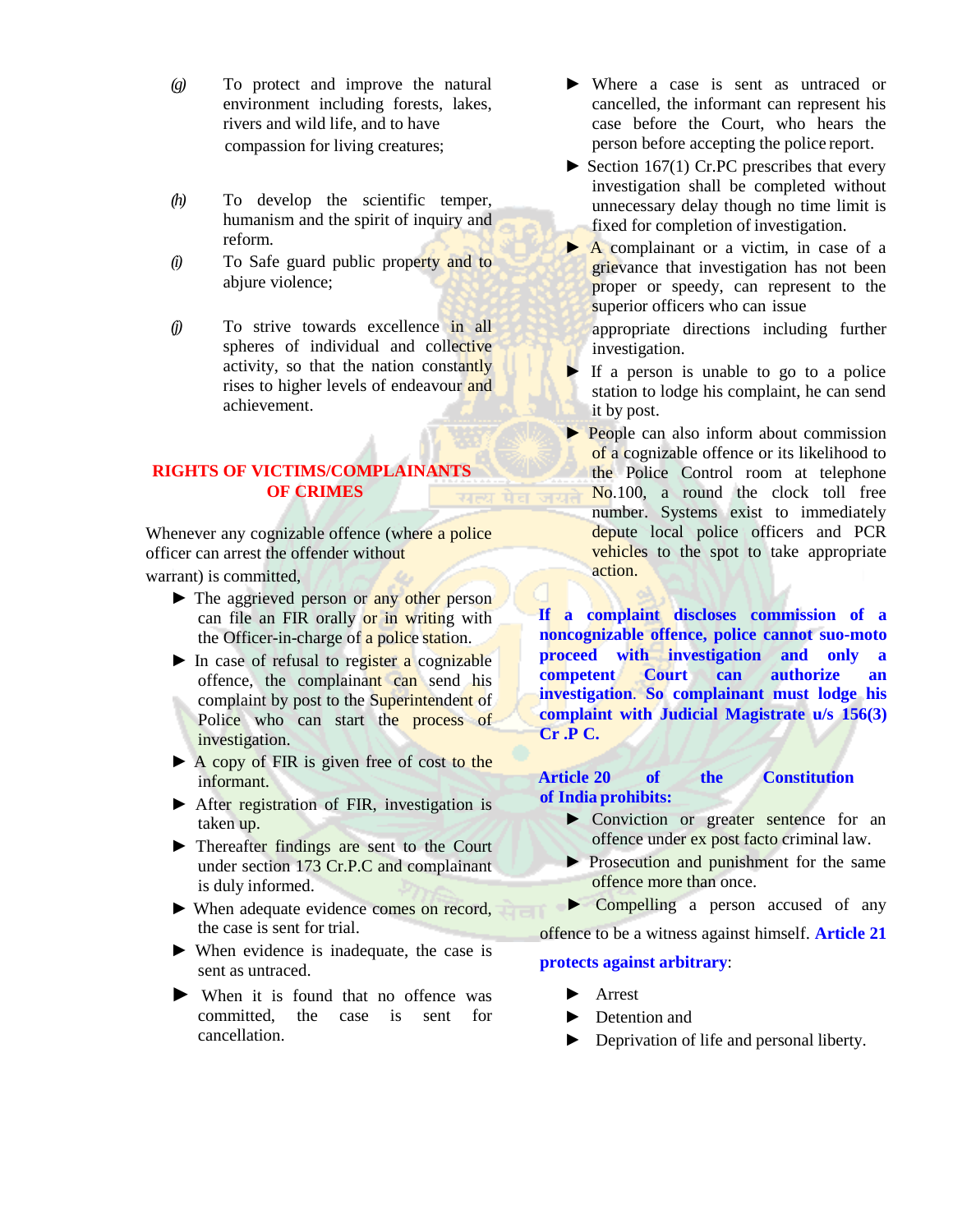#### **Article 22 guarantees a person arrested for any offence**:

- ► Right to be informed as soon as may be of the ground of arrest,
- ► Right of freedom to consult and to be represented by a lawyer of his own choice.
- ► Right to be produced before a

Magistrate within 24 hours of arrest and detention beyond the said period only on the order of the Magistrate.

#### **Free legal aid is provided to those who cannot afford the same. GOA STATE LEGAL SERVICES AUTHORITY**

#### 1. WHO IS ELIGIBLE FOR FREE LEGAL SERVICES:

It is provided not only when trial commences but also during police custody or during production before the Magistrate for the first time or for remand from time to time. Eligible persons for free legal aid in Goa are:

(a) A member of a Scheduled Caste or Scheduled Tribe;

(b) A victim of trafficking in human beings or beggar as referred to in Article 23 of the constitution;

(c) A women or a child;

(d) A mentally ill or otherwise disabled person; (e) A person who is a victim of a mass disaster, ethnic violence, caste atrocity, flood, drought, earthquake or industrial disaster; or

(f) An industrial workman; or

(g) In custody including in a Protective Home, Juvenile Home, Psychiatric Nursing Home, etc. or

(h) Any citizen of India whose annual income from all sources does not exceed Rs. 25,000/(Rupees twenty five thousand only), if the case is before a Court other than Supreme Court, and less than Rs. 50,000/- (Rupees fifty thousand only) if the case is before the Supreme Court.

#### **2. WHOM TO APPROACH AND APPLY FOR FREE LEGAL SERVICES:**

a) In case of matters pending before High Court, the Member Secretary, State Legal Services Authority for Goa State, Shri K.D Patil, New High Court Building, Lyceum Complex, Altinho, Panaji-Goa.

b) In case of matters pending before District Court/District Authority, the Secretary of the respective District Legal Services Authority, North/South Goa District i.e. Shri

P.V.Sawaikar, 1<sup>st</sup> Additional Adhoc District and Asst. Sessions Judge, Panaji and Shri P.V.Kamat, 1<sup>st</sup> Additional Adhoc District and

Asst. Sessions Judge (FTC), respectively.

c) In case of matters pending before any Court/Authority in a Taluka, the Chairman of respective Taluka Legal Services Committees i.e. Civil Judges, Senior Division of the respective Taluka of North/South Goa District.

#### **Section 50 Cr.PC provides for Communication of :**

- ► Grounds of arrest to the accused person.
- ► Right to be released on bail if a person is arrested not for a non-bailable offence and that he may arrange for sureties on his behalf.

**Section 49, 54, 56 and 76 Cr.PC put in effect Constitutional provisions to prevent arbitrary exercise of power to arrest.**

- ► An arrested person cannot be subjected to more restraint than is necessary to prevent his escape. (Section 49 Cr.PC).
- ► Use of handcuffs is permitted only in exceptionally rare cases to prevent escape or violence, keeping in view the propensity of the arrested person.
- ► Medical examination of an accused by a medical practitioner. (Section 55 Cr.PC).
- ► Expeditious production of a person arrested without a warrant subject to provision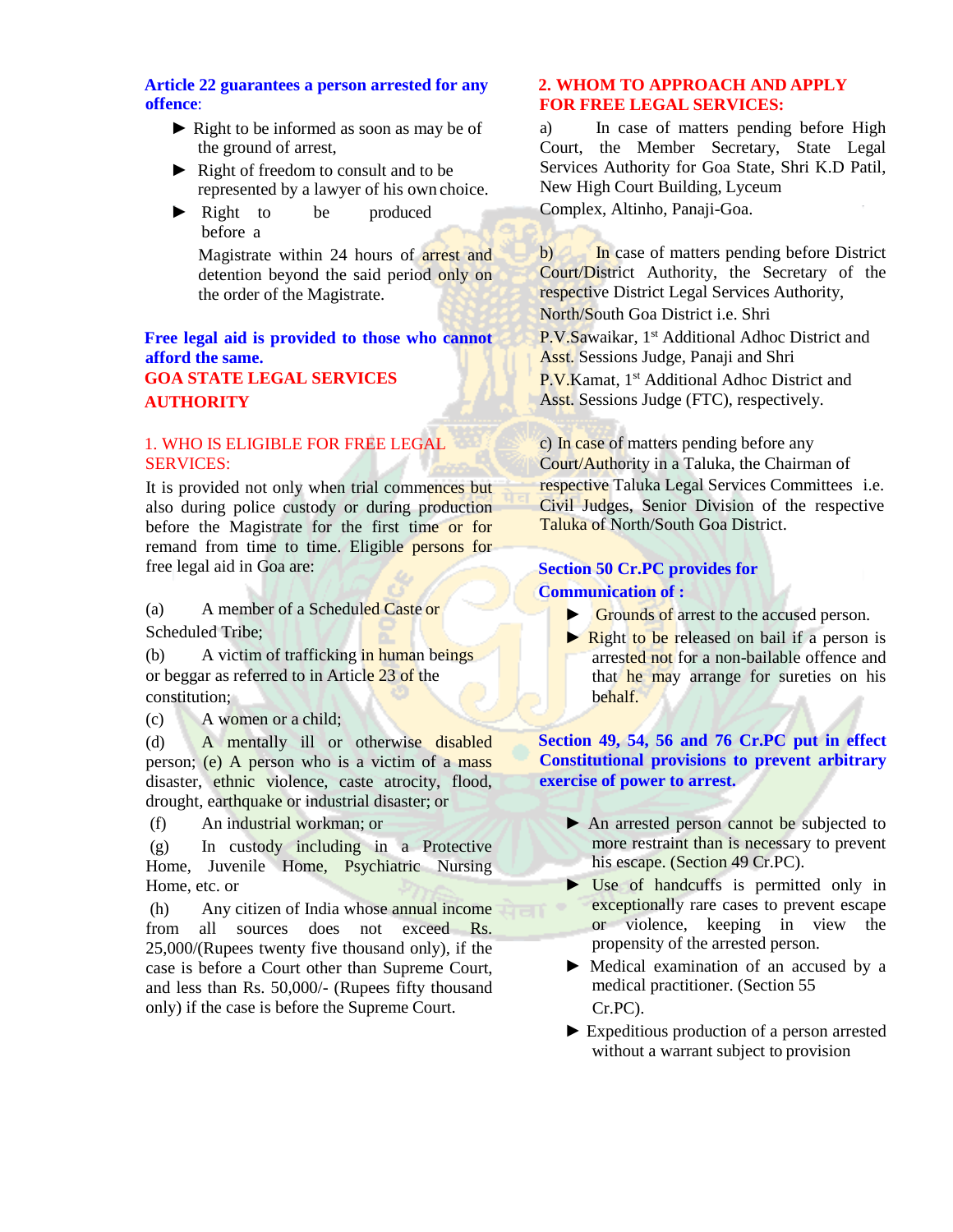regarding bail, before a Magistrate or the Officer in charge of a police station. (Section 56 of Cr.PC).

- ► No detention of a person arrested without warrant beyond 24 hrs in the absence of a special order of a Magistrate under section 167 Cr.PC (Sec. 57 Cr.PC).
- ► Production before a Magistrate within 24 hours of person arrested in execution of warrant. (Sec. 57 of Cr.PC).

#### **Section 47, 51, 100 and 165 Cr.PC while empowering search also lay down safeguards**.

- ► Safe custody of articles seized from the person of an arrested person and giving of a receipt in this regard. (Sec. 51 Cr. PC).
- ► Association of witnesses, search in their presence and signing of the search list by them; occupant or his representative to be allowed to be present during the search and providing of a list of seized articles to the person searched. (Sec. 100 and 165 Cr. PC).

#### **Section 436, 437, 438 along with Sections 50(2) and 167 Cr. PC provide for the procedure for release on bail.**

- ► Bail, on production of proper surety/bond, is a matter of right in case of bailable offences. (Sec. 436 Cr.PC).
- ► In non bailable cases, the arrested persons or his counsel can move the appropriate Court for bail, which may be granted or denied keeping in view the legal provisions and the fact and circumstances of the case.

#### **Special rights of women and children:**

- ► A woman can be searched, only by another woman with strict regard to decency. (Section 51 and 100 Cr. PC).
- ► Any female occupant, who as per custom does not appear in public and not being the person to be arrested, has to be afforded reasonable opportunity to withdraw before

entering a place for arresting a person who may be hiding there. (Sec. 47 Cr. PC).

► No male under the age of 15 years or a woman can be summoned by police as witness to depose about the facts and circumstances in a case under

investigation at any place other than the place in which such male person or woman resides. (Sec. 160 Cr. PC).

- ► Nothing is an offence which is done by a child under seven years of age. (Sec. 82 IPC).
- ► Nothing is an offence which is done by a child above seven years of age and under twelve, who has not attained sufficient maturity of understanding to judge the nature and consequences of his conduct on that occasion. (Sec. 83 IPC).

#### **The Juvenile Justice (Care and protection of Children ) Act, 2000 inter- alia prohibits**

- ► Lodging of children in jails and Police lock-ups and lays down procedure including norms for investigation and trial in cases of juvenile crimes.
- ► Publication of names and other details of Juvenile who are involved in any proceeding under the act.
- ► Trial of Juveniles with adults.
- ► It provides that in matters concerning bail normally a juvenile shall not be denied bail. It also sets out procedure for rehabilitation and social reintegration of Children.

#### **Salient features of the Goa Children's Act, 2003:**

- $\blacktriangleright$  It takes a holistic view of the child. At present, the child is broken up to a number of parts depending upon which Ministry/Dept. is concerned e.g. Health, Education, and there are very limited linkages. Different legislations and schemes therefore adopt different approaches to dealing primarily with the same issue. What every child really needs is to be seen as a child in totality.
- ► The Act clearly enunciates the definition of a child, and the age of a child.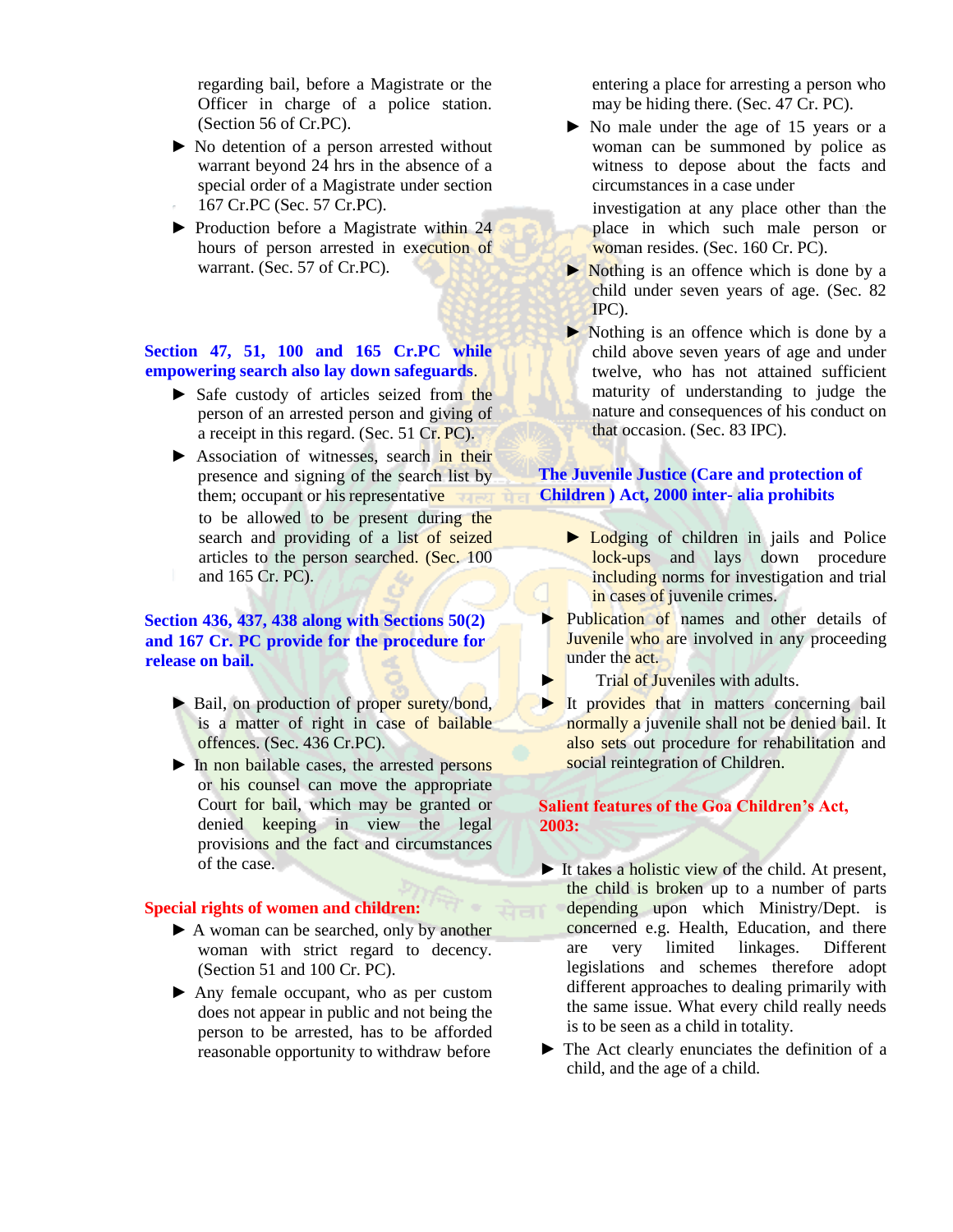- $\blacktriangleright$  It has included ... foetus<sup>"</sup> as a child.
- ► The Act deals equally with children who could be considered to be "not disadvantaged". At present, all initiatives are aimed at the .disadvantaged" child, forgetting that even other children are facing problems, be it from unsupervised access to the internet (including pornographic sites and material) or heavy pressure in schools, or simply the absence of a playground and other play facilities
- ► Certain Provisions on sexual abuse of a child, not contained in the Indian Penal Code, have been incorporated in the Act. A review of all Central legislation is acutely felt. The Act has attempted to identify and include provisions necessary to protect the child in today"s times.
- $\blacktriangleright$  The provisions of the Directive Principles of State Policy pertaining to children have been made legally justiciable.

The 93rd Amendment to the

Constitution making education a fundamental right is a similar step in enforcing a Directive Principle. The Act goes several steps further and makes all the Directive Principles pertaining to children, a right.

- ► The provisions of UN Convention on the Rights of the Child have been made legally justiciable.
- ► All Children's Homes shall be registered and regularly inspected.
- ► Child labour, including domestic labour, is prohibited.

Extensive provisions for protecting a child from child abuse, as it is actually happening, have been incorporated. The Act has taken a bold step in recognizing the actual forms of child abuse which are taking place, and in attempting to prevent them. Onus has been placed on Hotels and other establishments, and on persons "keeping" children with them.

► Sale of a child, or of a body part/organ of a child, is prohibited.

Certain cases have been reported from other States where children were being kept in orphanages and literally "bred" for their body parts, including blood. The Act prohibits this.

► A Child Friendly Tourism Code shall be evolved.

Child Prostitution is prohibited.

► Dedication of a child is prohibited. It was reported that after Karnataka banned dedication, some families travelled to Goa to carry on the practice here. This point very firmly establishes that efforts to create a Child friendly Society have to be taken by all States. ► A Children"s Fund shall be set up.

- ► A State Commission for Children shall be
- established.
- ► A Special Children"s Court shall be constituted.
- ► Special Provisions for the Girl Child, the Differently Abled, on Education and on Health and Nutrition have been included.

**Setting up of Goa Police Women and Child Protection Unit:**

Goa Police Women and Child Protection Unit have been created at Police Head Quarters, Panaji in order to provide special treatment to the Women and Children who are victims of Crime. This Goa Police Women and Child Protection Unit is functioning from Women Police Station where most of the staff is ladies and as such the Women and children can lodge a complaint with these lady officers.

Members of the Public can contact the Women and Child Protection Unit over the following phone numbers: 2428992, 1098 , 1091.

#### **CID CRIME BRANCH**

The Crime Branch deals with collection of criminal intelligence, investigation of cases entrusted to it, under the supervision of SSP (CID). It also assists the other Police Stations in the investigation of the heinous offences.

> The service rendered by the Crime

Branch to the public members are grant of NOCs in respect of transfer of vehicles and enquires into antecedents of individual who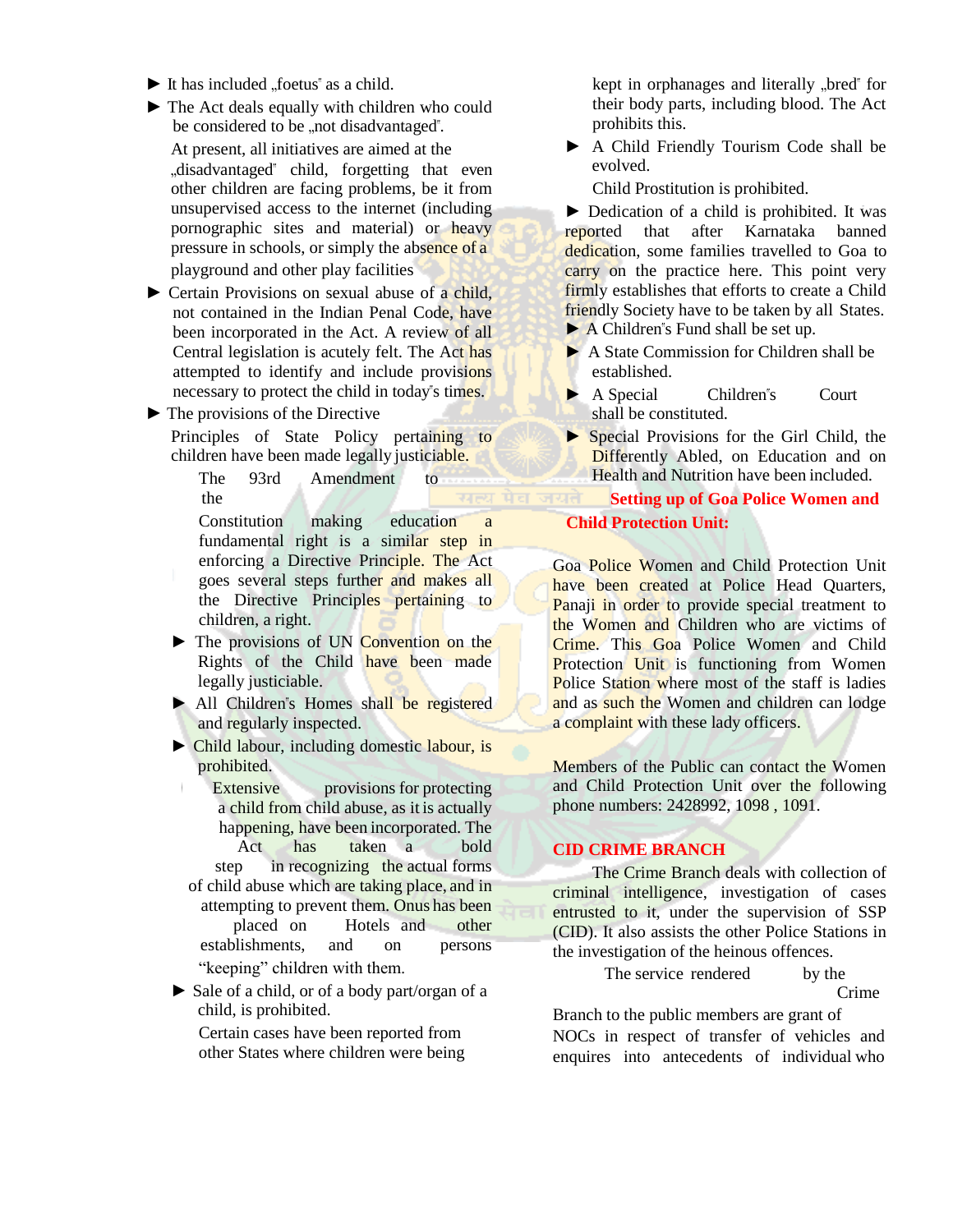apply for Conductor badge licence in connection with Motor Vehicle licence. This is done within 7 days.

#### **STATE CRIME RECORDS BUREAU** State

Crime Records Bureau which is also a part of the Crime Branch operates/maintains the vehicle inquiry counter. Applicants desirous of transferring vehicles registered outside Goa have to apply in the prescribed format designed by NCRB and a certificate is issued after checking the data bank of NCRB for which a sum of Rs.20/- is charged for the service with the amount being credited equally to the State Treasury and to the NCRB.

#### **POLICE TRAINING SCHOOL VALPOI**

Principal, PTS of the rank of the Supdt. of Police, heads the Police Training School, situated at Valpoi.

Recruitments of Police Constables for Goa Police are done by the office of the Director General of Police. After initial appointment, the recruited Police Constables are deputed for basic training of 9 months duration to the Police Training School, Valpoi. The recruits are imparted with training in in-door and Out-door subjects.

Likewise, Police Drivers after recruitment are put through a crash course of Police basic training for a period of 6 months.

Refresher/Re-orientation courses are conducted for ASI"s, HC"s and PC"s on various subjects. Pre-promotion training and examinations are also conducted for Assistant Sub-Inspectors, Head Constables and Constables who are to be promoted to next rank.

The PTS has in the past imparted basic training to Customs Guards, Excise Guards, Forest Guards, Jail Guards and Security Guards.

#### **GUIDELINES TO BE FOLLOWED WHILE EFFECTING ARRESTS**.

The Hon"ble Supreme Court, has laid down specific guidelines required to be followed while making arrest. The principles laid down by the Hon"ble

Supreme Court are given hereunder:

i) The Police personnel carrying out the arrest and handling the

> interrogation of the arrestee should bear accurate, visible and clear identification and name tags with their designation. The particulars of all such Police personnel who handle interrogation of the arrestee must be recorded in a register.

ii) That the Police officer carrying out the arrest shall prepare a memo of the arrest at the time of arrest and such memo shall be attested by at least one witness, who may be either a member of the family of the arrestee or a respectable person of the locality from where the arrest is made. It shall also be counter signed by the arrestee and shall contained the time and date of the arrest.

iii) A person who has been arrested or detained and is being held in custody in a Police station or interrogation center or other lock-up, shall be entitled to have one friend or relative or other person known to him or having interest in his welfare being informed, as soon as practicable, that he has been arrested and is being detained at the particular place, unless the attesting witness of the memo of arrest is himself such a friend or a relative of the arrestee.

iv) The time, place of arrest and venue of custody of an arrestee must be notified by the Police where the next friend or relative of the arrestee lives outside the district or town through the Legal Aid Organization in the district and the Police station of the area concerned telegraphically within a period of 8 to 12 hours after the arrest.

v) The person arrested must be made aware of his right to have someone informed of his arrest or detention as soon as he is put under arrest or is detained.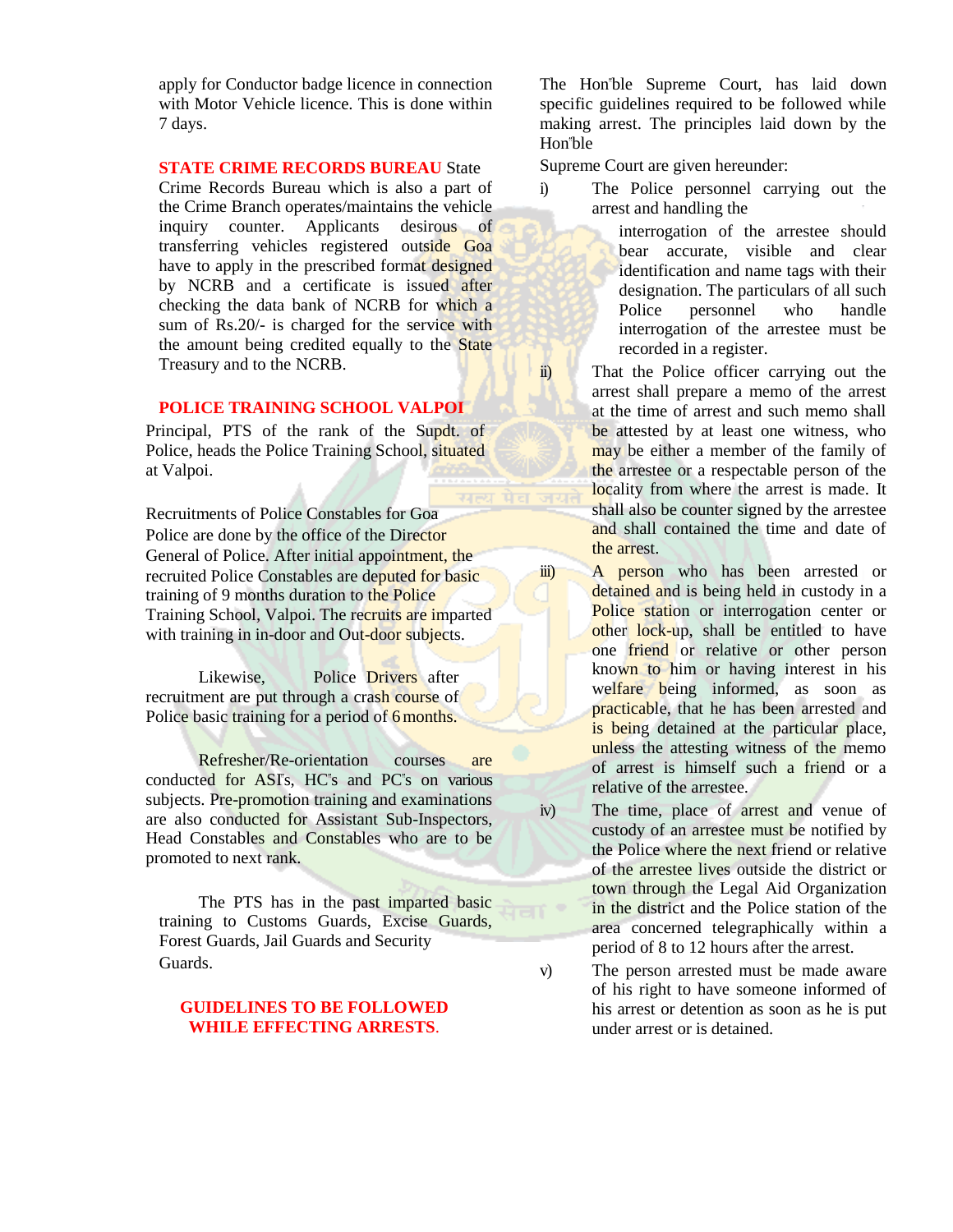- vi) An entry must be made in the dairy at the place of detention regarding arrest of the person which shall also be disclose the name of the next friend of the person who has been informed of the arrest and the names and particulars of the Police officials whose custody the arrestee is.
- vii) The arrestee should, where he so request, be also examine at the time of his arrest and major and minor injuries, if any present on his/ her body, must be recorded at that time. The "Inspection memo" must be signed both by the arrestee and the Police officer effecting, the arrest and its copy provided to the arrestee.
- viii) The arrestee should be subjected to medical examination by the trained doctor every 48 hours during his detention in custody by doctor on the panel of approved doctors appointed by Director, Health Service of the concerned State or Union Territory, Director, Health Service should prepare such a panel for all Tehsils and Districts as well.
- ix) Copies of all the documents

including the Memos of the arrest, referred to above, should be sent to the Magistrate for his record.

x) The arrestee may be permitted to meet his lawyers during interrogation, though not through out the interrogation.

xi) A Police Control Room should be provided at all districts and State Head Quarters where information regarding the arrest and the place of custody of the arrestee shall be communicated by the officer causing the arrest, within 12 hours of effecting the arrest and at the Police Control Room should be displays on a Conspicuous Notice Board

#### **Salient features of The Goa Right to Information Act, 1997**

Sec 3. Right to Information – Subject to the provision of this Act, every citizen shall have right to obtain information from a competent authority.

Sec 4. Procedure for supply of information  $- (1)$  A person desiring information shall make an application to the Competent Authority giving the particulars of the matter relating to which he seeks information:

Provided that where a person cannot, for valid reasons, make a request in writing, the Competent Authority may either accept an oral request which may subsequently be reduced in writing or render reasonable assistance to such person in making a written request.

(2) Upon receipt of an application requesting for an information, the Competent authority shall consider it and furnish the information required by the applicant or pass orders thereon refusing the request as soon as practicable and in any case, within thirty working days from the date of receipt of application: Provided that where such information relates to the life or liberty of an individual, the Competent Authority shall either furnish information or pass order refusing the request within 43 hours on receipt of the application.

(3) The information shall be supplied in writing either in English or in the Official Language.

Sec 5. Restrictions on Right to Information – The Competent Authority may, for reasons recorded in writing, with hold-

- (a) Information, the disclosure or contents of which will prejudicially affect the sovereignty and integrity of India or security of the State or Internationals
- relations or Public Order or
	- administration of justice orinvestigation of an offence or which leads to

incitement to an offence;

(b) Information relating to an individual or other information, the disclosure of which has no relationship to any activity of the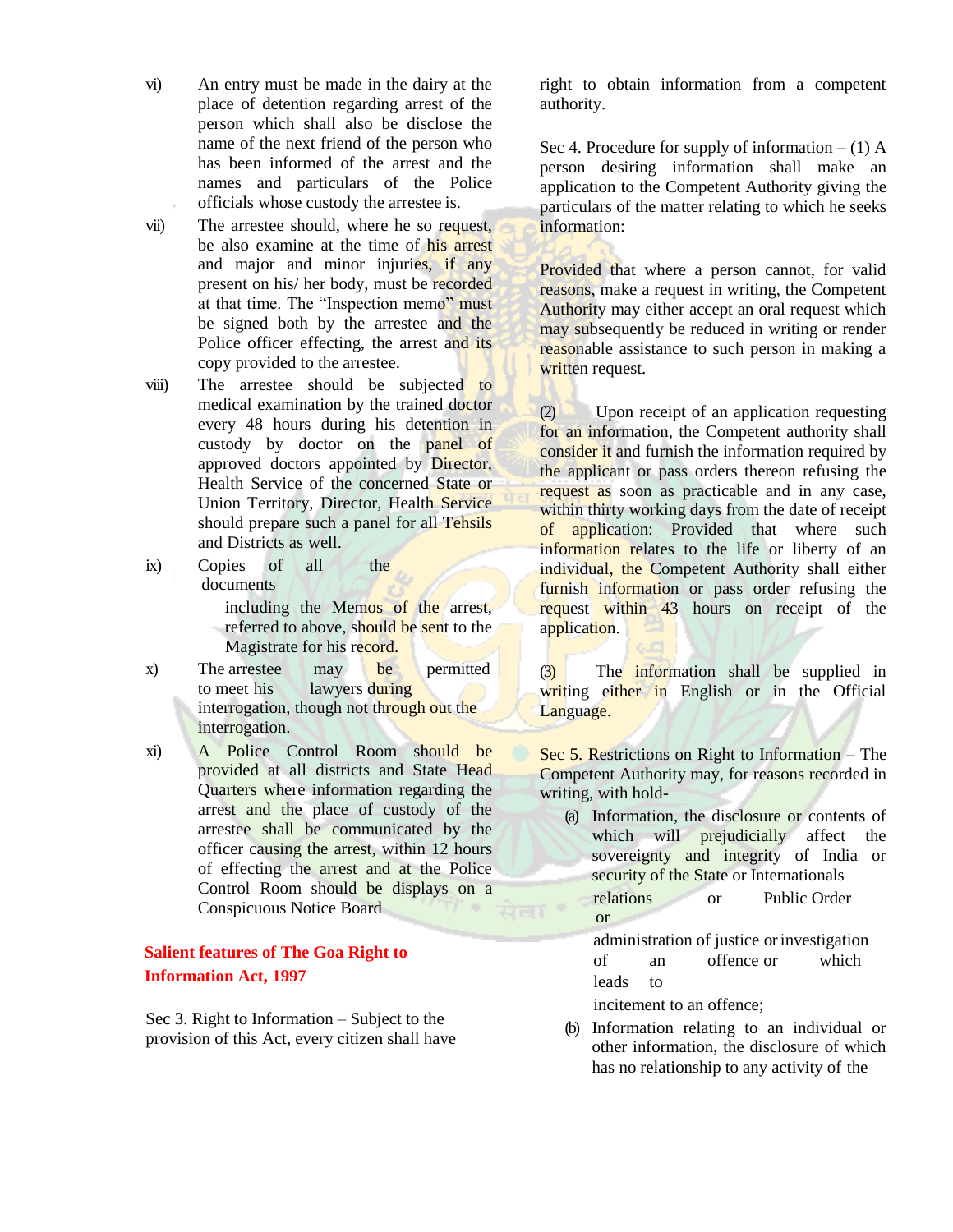Government or which will not sub-serve any public interest and would constitute a clear and unwarranted invasion of personal privacy.

- (C)papers containing advice, opinion, recommendations or minutes submitted to
- the Governor for discharge of his constitutional functions and any information, disclosure of which, would prejudicially affect the conduct of the Centre-State relations, including information exchange in confidence between the Centre and the Government or any of their authority or agencies.
- (d) Trade and commercial secrets or any other information protected by Law;
- (e) Information whose release would constitute a breach of Parliament or Legislative Assembly Privilege;

Provided that the competent authority shall, before withholding information under this clause, refer the matter to the Legislature Secretariat for determination of the issue and act according to the advice tendered by that Secretariat:

Provided further that no appeal shall lie under section 6 against an order withholding supply of information under this clause;

(f) Information whose disclosure would endanger the life or physical safety of any person or identify the source of information or assistance given in confidence for law enforcement or security purposes or in public interest:

Provided that information which cannot be denied to the State Legislature shall not be denied to any person.

#### **CRIME PREVENTION TIPS**

- 1. Law puts an obligation on every citizen to help Police fight crime. Render all assistance to the Police.
- 2. Report to the Police about any stranger moving in suspicious circumstances.
- 3. Keep your neighbours informed if you are leaving your house unattended for some days.
- 4. Park your vehicles only at authorised parking places.
- 5. Lock the doors of your vehicles preferably using central locking system.
- 6. Keep your doors shut at all times. Confirm the identity of any visitor before opening your door.
- 7. Inform Police Control Room on Telephone Number 100, in case of any kind of emergency.
- 8. Adopt "Neighbourhood Watch Scheme" in consultation with your local police station.
- 9. Get verification of servants done through the police.
- **10.** Watch for any suspicious looking object at crowded places. **HELP GOA POLICE TO SERVE YOU BETTER**
- 1) Just Dial 100, whenever you are in need of police assistance.
- I. When you see an accident on the road which requiresmedical attendance.
- II. When the road is blocked due to Motor Vehicle accident.
- 2) When you see a suspicious object such as a bag, briefcase, doll, etc abandoned in a public place, it could be a bomb.
- 3) When a public servant is demanding a bribe for doing your legitimate work.
- 4) Whenever you notice a suspicious person moving in your neighborhood.
- 5) Whenever you see any illegal activity going on dial 100.

#### **DO's & DON'TS**

► Keep your doors locked and windows covered even in daytime.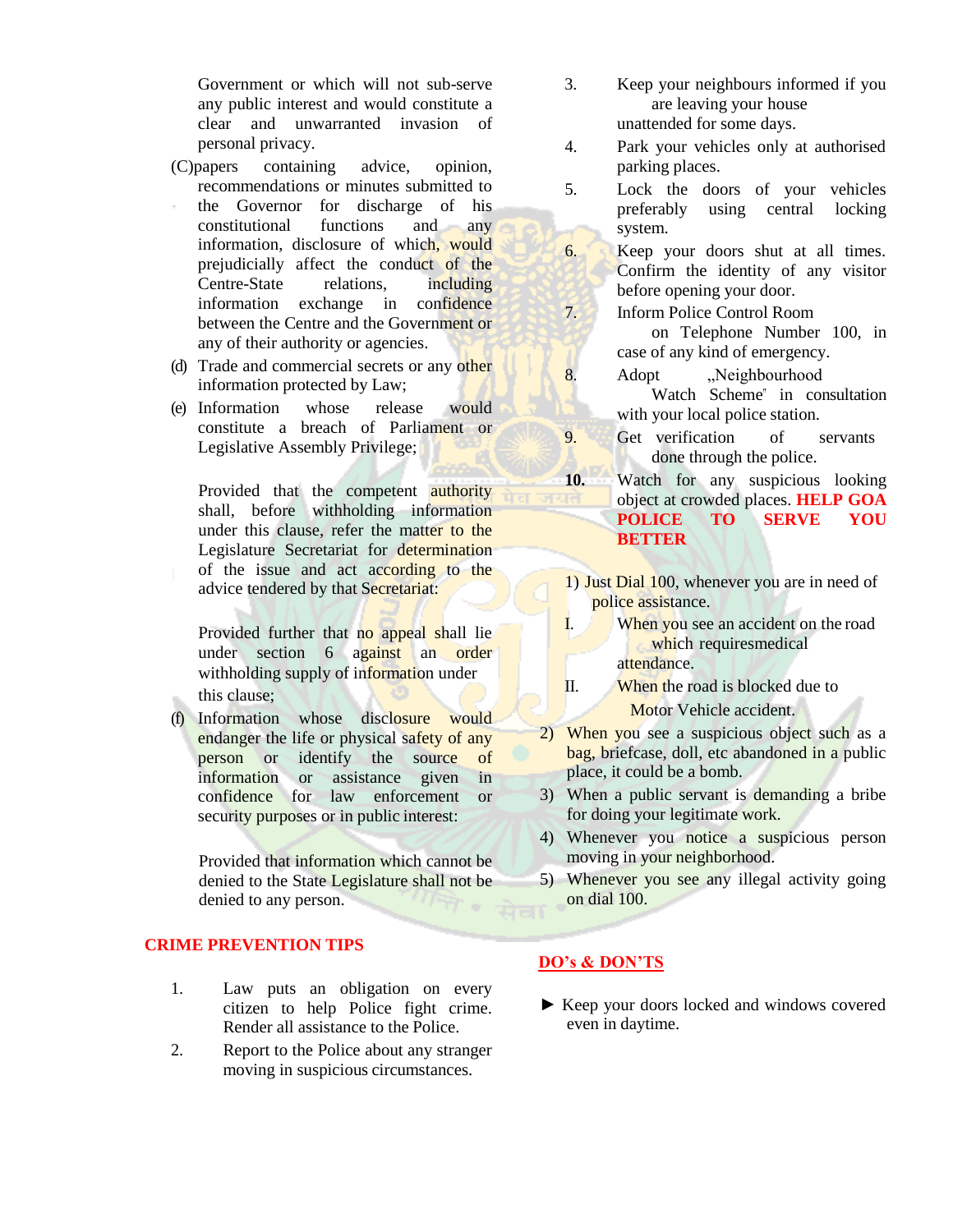- ► Properly check whether the doors and windows of your house are closed and locked when you are going out.
- ► Fix grills on windows and glass paneled doors.
- ► Keep side doors pad locked and main door bolted.
- ► Use slam-shut locks instead of pad locks.
- ► Install magic eye and safety chains on doors. Look through the magic eye and ensure the door chain is secure, before opening the door to a stranger.
- ► Leave a light burning when you go out of town
- ► Inform your neighbours about your absence from your home for a long or short period.
- ► Insure all valuable properties like VCR, TV etc.
- ► Mark valuables with an identification number like your Ration Card, Passport or Driving licence number.
- ► Provide lights at the exit points of your house.
- ► Install an alarm system and learn how to use it.
- ► Monitor your alarm system and arrange for guard response.
- Stow away ladders and tools.
- Make your home appear lived in.
- ► Do not keep huge amount of cash and ornaments in the house. Use Bank lockers.
- ► Do not keep the keys of the receptacles in which the valuables are kept in the keyhole or nearby places.
	- ► Do not sleep near an open window during the night. A burglar could snatch the ornaments from you. Keep your bedroom locked from inside.
	- ► Do not disturb the scene, if you notice theft in your house, wait for the arrival of police otherwise it will lead to tampering of evidence like fingerprints, footprints etc.
	- ► Do not allow any stranger to enter your house, when you are alone without finding out his identity. Beware of persons coming to your house under the pretext of repairing/selling things, conducting meter readings etc.
	- ► Do not wear heavy ornaments while travelling alone.

► Do not open your bagcontaining

valuable like cash and ornaments, while travelling in public places.

- ► Do not go alone with cash and jewelry during the night time.
- ► Do not record a message on answering machine telling people you are on holiday or away

#### **STEPS FOR PERSONAL SAFETY**

- ► Always stop and think about the risk
- $\blacktriangleright$  Always identify a visitor before opening the door.
- ► Never allow young children to open the door to visitors.
- ► Always ask representatives to provide identification.
- ► Avoid walking alone at night.
- $\triangleright$  Walk in busy well lit roads, towards traffic.

#### **HOW TO PREVENT BAG SNATCHING WHILE TRAVELLING**

- ► Carry your purse close to your body and slightly to the front.
- ► Your purse should be closed and fastened at all times. Do not leave it on a counter.
- ► Do not carry your keys, cheque book or credit-cards in your bag carry them in a jacket or other pockets on your person.
- ► Do not carry more money than necessary.
- ► If someone attempts to take your bag, give it up rather than risk personal injury.

#### **BEWARE OF UNVERIFIED SERVANTS IN YOUR HOUSE**

- ► Get your domestic help's antecedents verified.
- ► Give his/her photograph as well as address to the nearest Police Station for verification.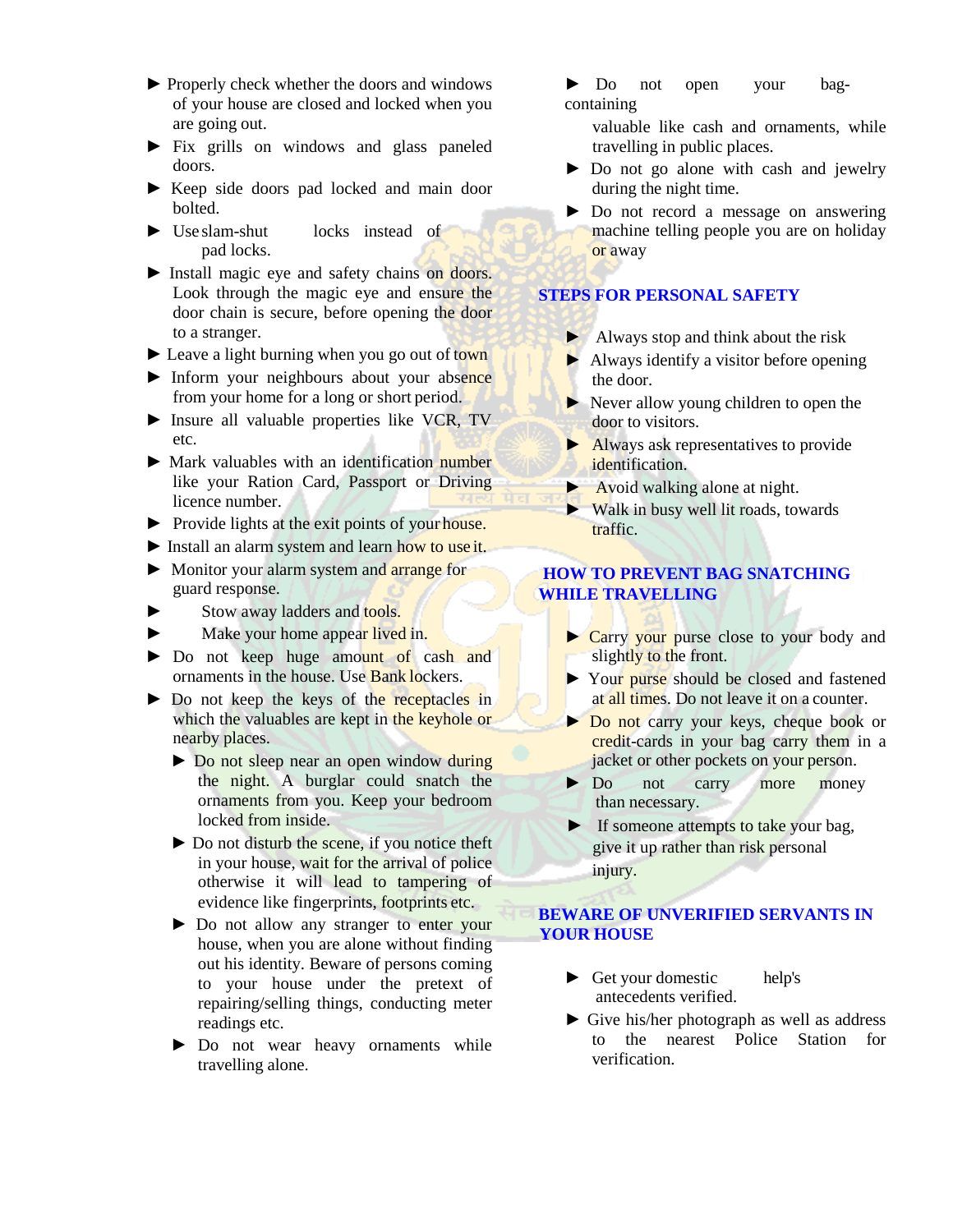- ► Get his/her background verified from previous employer.
- ► Avoid giving access to his relatives and friends.
- ► Avoid displaying jewelry and valuables in the house.

#### **PREVENT VEHICLE THEFTS**

- ► Do not keep vehicles in your house compound without locking.
- ► Two wheelers should be kept in the safe places after tying with a chain and lock.
- $\triangleright$  When you park your vehicle in the parking area, ask somebody to keep an eye over it.
- ► Never leave the vehicle door unlocked. Nor the windows partially open. Make sure that quarter glasses are properly secured.
- $\triangleright$  Never leave the key dangling in the ignition.
- ► Double-check all doors (including the boot) to ensure that they are properly secured.
- ► Etch registration number of your car on the rear & front window screens and windowpanes.
- ► Do not leave valuables in your car even if it is locked.
- ► Cut down on extra fittings, as these tempt prospective thieves.
- ► Install a car alarm
- ► Never leave important documents in the glove box or boot
- ► Never identify your key ring with your name
- ► Do not offer a lift to anyone you do not know
- ► If someone needs assistance, stop some distance away and communicate through locked doors and partially opened window. Always stay in the car with the engine running. Tell them you will send help.
- ► In case of theft, immediately inform nearest Police Station, dial 100.

## **PEOPLE FRIENDLY INITIATIVES TAKEN BY GOA POLICE**.

#### Redressal of Public Grievances.

A Public Grievances Cell, Vigilance Cell and Human Rights Cell is functioning in the office of Director General of Police, PHQ, Panaji and is headed by PI Vigilance under the supervision of IGP, Panaji.

The public Grievances Cell deals with the complaints received from members of the public against public and complaints against Police. The Superintendent of Police North, Porvorim, The Superintendent of Police South, Margao and Superintendent of Police, Head Quarters, Panajiare designated as the Public Grievances officers. Every Tuesday from 10.00 hrs to 13.00 hrs is fixed for hearing of public grievances. Complaint boxes are installed at places, which are readily accessible to the public. On receipt of the complaints, the same are sent to concerned District SPs for enquiry and for necessary action and acknowledgement is sent to the complainant/petitioner with instructions to contact the concerned District SPs for further information. However, in important and serious cases, reports are sought from the concerned SPs.

The complaints against Police are being personally enquired into by Senior Police Officers and suitable disciplinary action is recommended against the defaulters. The complaints received through National Human Rights Commission are personally monitored by concerned SP and enquiry report is submitted to Superiors and after obtaining necessary approval from the superiors, a detailed factual report is sent to N.H.R.C **PROCEDURE WHOM TO CONTACT IN RESPECT OF PASSPORT VERIFICATION**

The verification of applications for passport will now be carried out only by the special Branch. Dy. S.P. SB, Panaji may be contacted.

#### **DO NOT PAY BRIBE**

#### **LEND A HAND IN ENSURING CLEAN PUBLIC SERVICE**